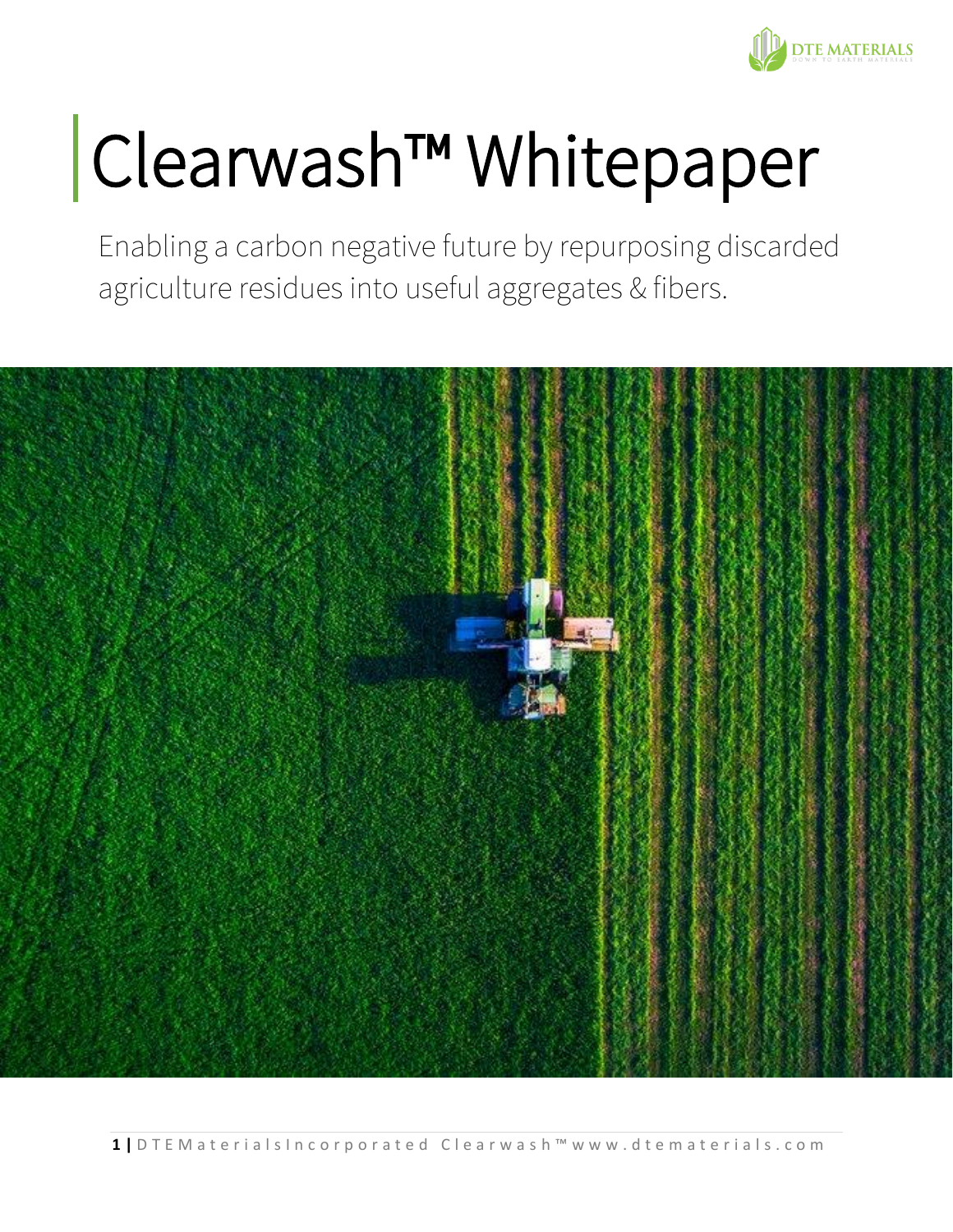

# Abstract

There is an estimated one billion tons of dry weight biomass produced from agriculture in the United States every year. That number increases to 140 billion metric tons of biomass generated annually when calculated on a global scale. The majority of this tonnage is either burned for energy, or requires paid removal to a composting site. Both options are a money, energy, and GhG intensive burden - a burden that Clearwash ™ was designed to alleviate. A number of existing biorefinery operations are looking to put this biomass to use by converting it to biofuels and macromolecules derived from the cellulose, lignin, and hemicellulose. Enterprises around these types of processes have their role in developing a sustainable economy; however, these methods have very low conversion rates and require nontrivial amounts of energy. Our Clearwash™ process takes a different approach in that instead of breaking down the biomass, we leave it largely in its existing form to serve other uses (plastics, composites, construction, textiles). By doing this we avoid expensive chemicals and energy intensive processes like high heats and pressures. Our flagship implementation of this process is to convert discarded stalks from CBD producing hemp operations into aggregates for construction materials.



*Figure 1. Infographic of the ClearWash process.*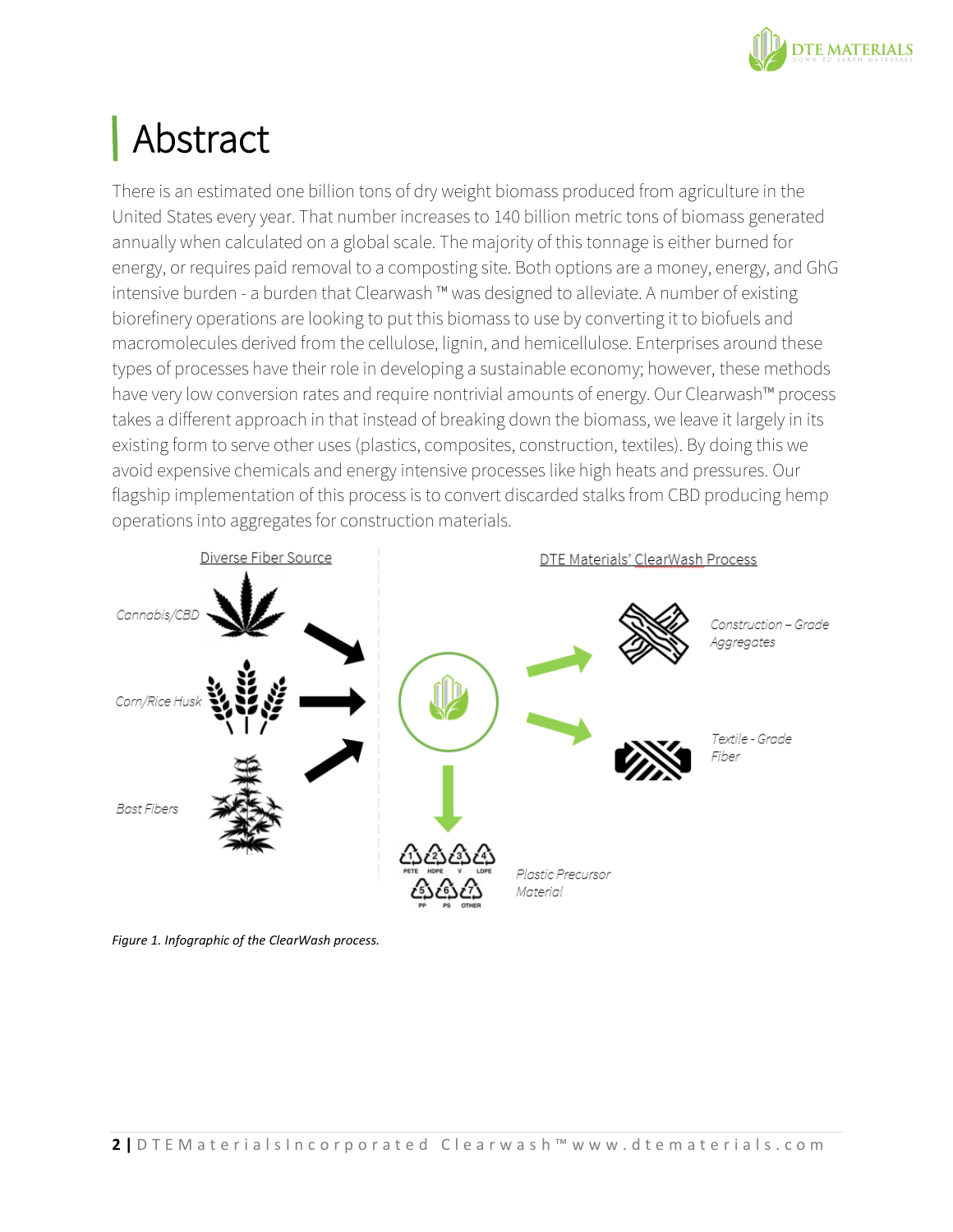

# **Letting Nature do the Work**

The DTE in DTE Materials stands for Down to Earth, a phrase we took to heart when designing our business and manufacturing methods by staying out of nature's way. The thesis behind the Clearwash process was that the much of the discarded agriculture biomass comes in a form that is only a slight modification away from being highly valuable inputs to multiple products. Our process handles these minor modifications such as size reduction, dust & sugar removal, sterilization of mold and fungus, increases in porosity, and adjustments to the surface chemistry of the fibers. Choosing to leave the fibers primarily in their natural form allows the manufacturing design to be automated, low energy input, and have minimal-to-zero



*Figure 2. Scanning electron microscope image of Industrial Hemp after Clearwash treatment. The results were an increase in porosity of 17% and increased surface roughness<sup>3</sup> .*

waste – a significant contrast to biofuel and pyrolysis operations.

# **Construction Applications**

Our primary R&D focus and product deployment are insulating aggregates for the construction industry. We are able to take stalky material of differing shapes, sizes, densities, and porosities modify them into standardized aggregates for insulating applications. Ultimately, like sand aggregates, there will need to be a level of standardization for bioaggregates in accordance to the American Society for Testing and Materials. In order to achieve this level of standardization, we have designed ClearWash to handle a variety of biomass inputs while repeatably producing aggregates in accordance to ASTM standards based on these outcomes:

- $\bullet$  Comminution of differing sizes,  $\sim 1/4$ " for concrete & micronized for plasters and stuccos
- **Dust & Carbohydrate removal for superior bonding interface with cementitious binders**
- **If** Increase in available surface area and surface roughness superior bonding
- Sterilization of any residual mold/fungus from field retting or extended storage
- Standardization of intra-fiber porosity to increase insulating properties (Figure 2)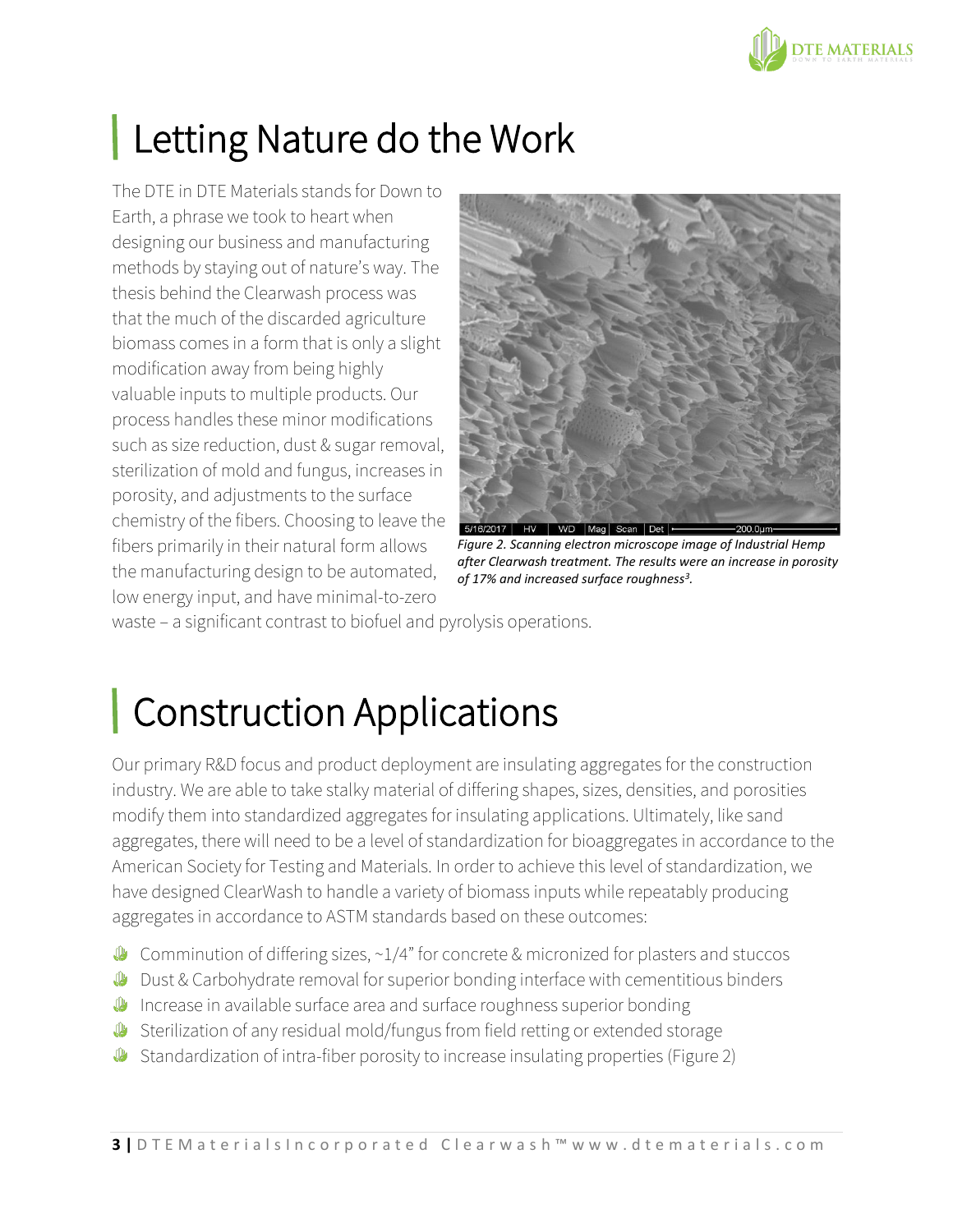

### Stonefiber Bioaggregate Concrete Panels

The first implementation of ClearWash bioaggregates will be hemp hurd (shiv) derived from CBDyielding industrial hemp crops. CBD derived hemp aggregates provide a unique opportunity to source discarded hemp stalks and convert them into fiber grade hemp shiv aggregates. This helps the farmer maintain a more closed loop and sustainable operation, while also providing DTE Materials a favorable supply chain which we describe later within this whitepaper. We are uniquely equipped to handle CBD derived hemp stalks because we can address its three main shortcomings as an aggregate: inherent mold from field retting/prolonged storage, removal of carbohydrates that inhibit binding with cementitious binders, and standardization of the porosity for consistent mechanical and thermal performance.



*Figure 3. Microscopic and illustrated view of the void created between the fiber and cementitious binder interface as a result of sugar interference.<sup>4</sup>*

### Surface Chemistry Modifications

Removing residual mold from the long-term storage and field retting (rotting) process is key because although the lime binder is naturally antimicrobial, existing mold within the fibers micropores themselves can eat away at the aggregates from within. The solvent used in ClearWash is able to penetrate even nanopores to sterilize all potential regions of future decay. Additionally, cannabinoids, fats, and sugars need to be removed as they inhibit binding at the interface between the binder and the fiber as demonstrated in Figure 3. Pectin and hemicellulose, sugars found in all lignocellulosic agriculture residues, disrupt CSH hydration of lime binders by trapping Ca<sup>2+</sup>ions, forming CaO rich gel. CaO (calcium oxide) is left unhydrated leading to a dislocation boundary around the fiber. This void between the structurally sound CSH hydrates and the fibers themselves results in a weaker compressive strength and flaking. The high pH of lime and Portland cement binders act as a positive feedback loop for this detrimental mechanism as more of these sugar molecules depolymerize out of their complex carbohydrate molecule structure. Although already demonstrated in open-source literature, we were recently able to confirm this again with

MasterBuilders' chemists using our exact blend of hemp hurd within a lime and pumice-based binder.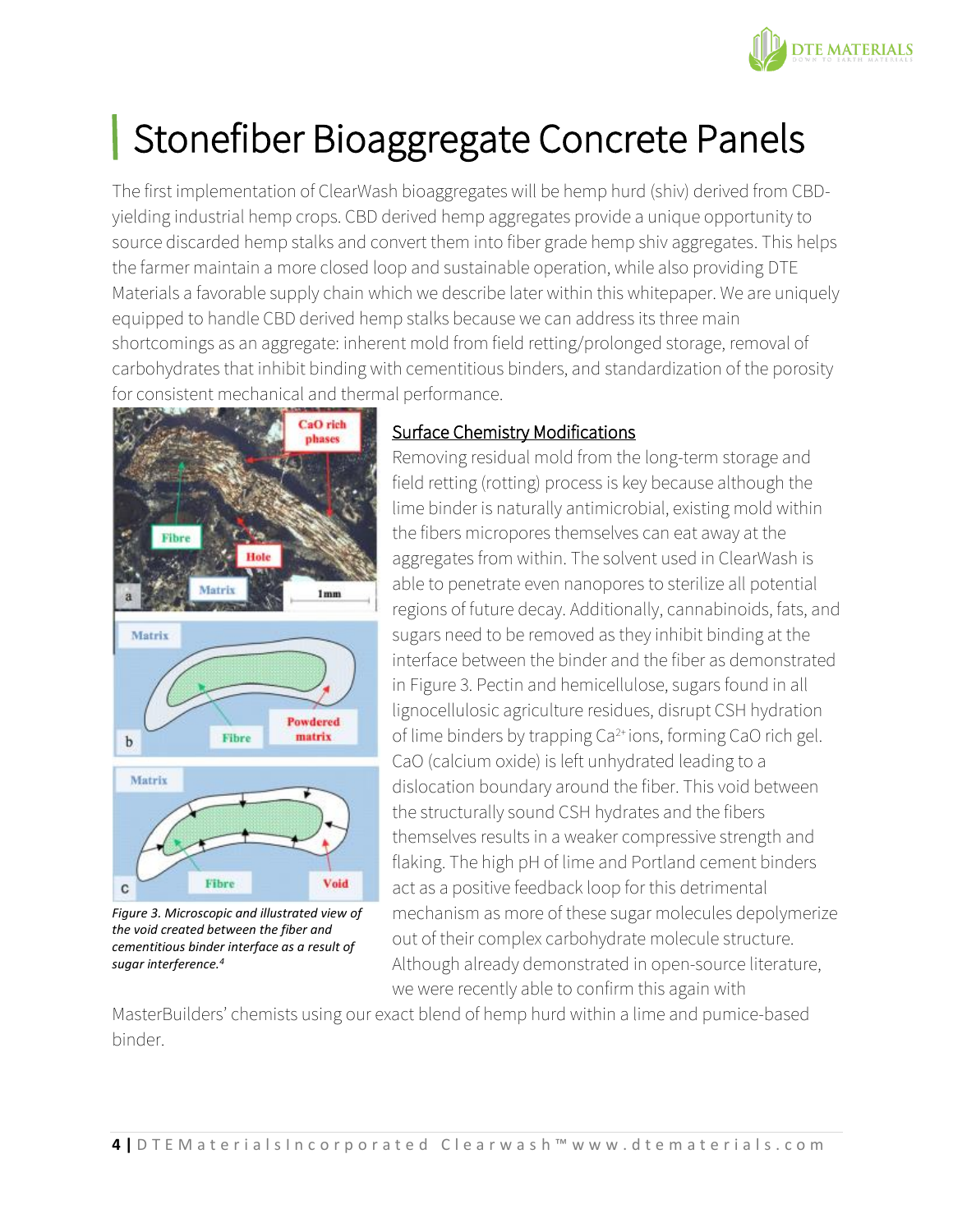

### Standardization of Porosity

Cell wall structure and porosity within the fibers can vary dramatically between agriculture residues. This is especially true with CBD variants compared to fiber or dual crop industrial hemp species. Utilizing Mercury Intrusion Porosimetry we were able to graphically model the differing pore structures between the fiber bioaggregate (Figure 4) and the denser CBD crop bioaggregate



*Figure 4. MIP chart illustrating pore size distribution for multiple ClearWash samples. The majority of pores are distributed around 1 micron.*

(Figure 5). Fiber variety hurd having undergone differing ClearWash methods, had total porosity percentages between 76 and 82%. CBD variety hurd without ClearWash processing had a total porosity percentage of 63%. When evaluating and translating the relationship between thermal conductivity and pore dynamics, it's important to not only consider the total amount of porosity, but also the relative sizes of the pores that make up the total porosity as contrasted between



*Figure 5. MIP chart of CBD derived hurd without ClearWash processing. The majority of pores are 50 microns and larger.*